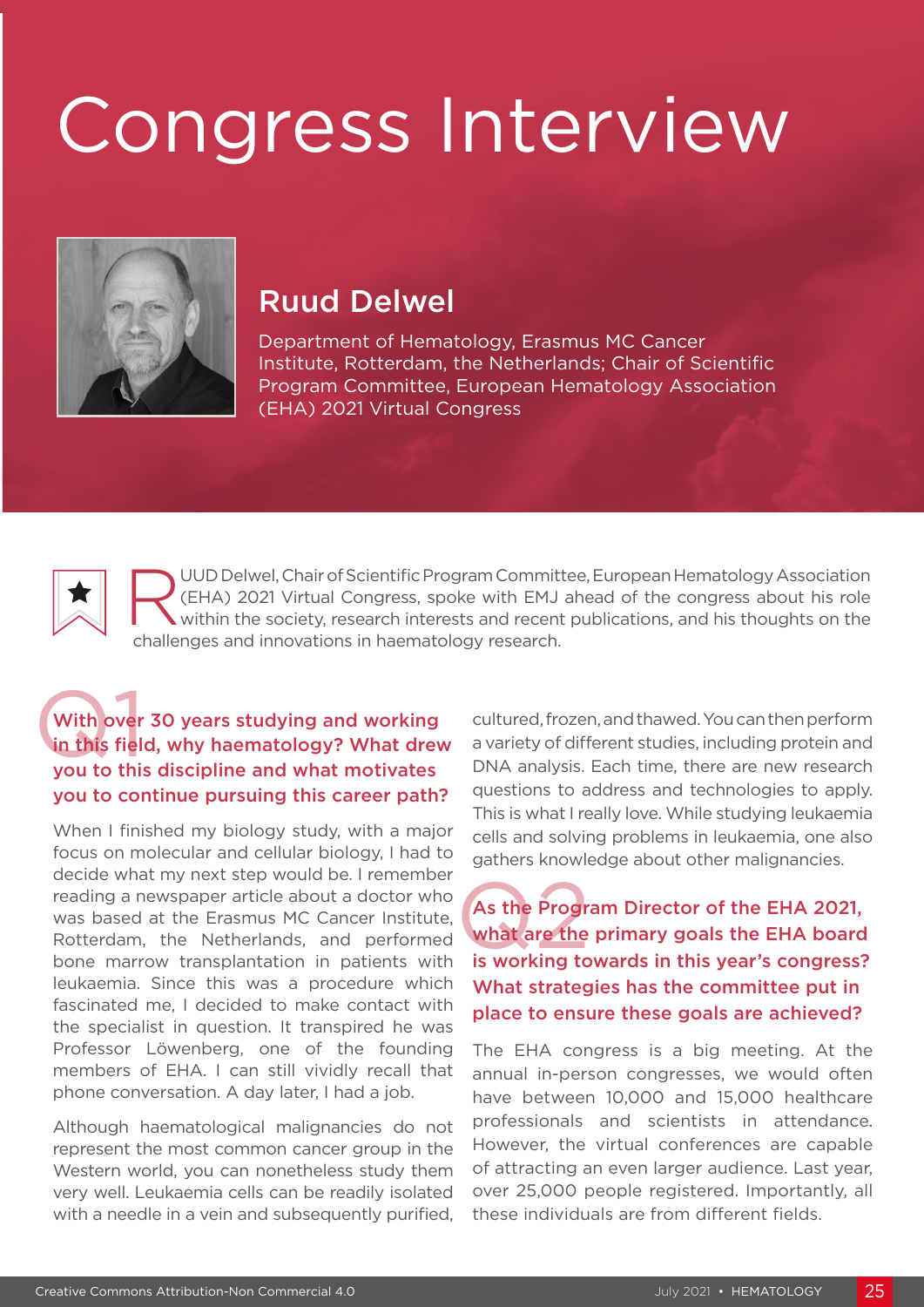

As such, EHA creates a platform for clinical, translational, and laboratory-based scientists to share their latest research, treatment strategies, and diagnostic tools. There is also an emphasis on breakthroughs in basic science.

Although I am based in the laboratory, I always make the effort to learn from my physician colleagues. In turn, I hope that my physician colleagues do the same, and attend the talks given by experimental scientists. Only when the haematology community comes together in this way can we begin to make the crucial breakthroughs and advances.

How much of an impact do you believe the EHA congress has, both directly on haematologists and indirectly on patients? Additionally, what sessions are you looking forward to in this year's congress and why? How much c<br>the EHA cor<br>on haemato

As I previously mentioned, the EHA congress is where clinicians and academics come to present the most recent data from across the discipline. There is even a late-breaking session, where last-minute data can be submitted. As a consequence, there are

treatments available nowadays that were unheard of 4 or 5 years ago.

To be honest, there are not just one or two specific talks but rather a number of them that I am looking forward to. The EHA in-focus sessions, which this year will cover topics such as immunotherapy and CRISPR-Cas9 technology for genome editing, are always of particular interest to me. The same is true of the COVID-19 talks, which will be presented by internationally renowned experts in the field.

As an active member of several scientific committees in haematology, such as EHA and American Society of Hematology (ASH), have you found similarities or differences in working in haematology between the European and American societies? As an active<br>scientific co<br>such as EHA

Overall, I would say that the EHA is slightly more clinically oriented than the ASH. However, they are both fantastic organisations that organise their own meetings separately but also work closely with one another on certain topics. I have visited both meetings many times and given presentations at both EHA and ASH, and the same is true for many of my peers.